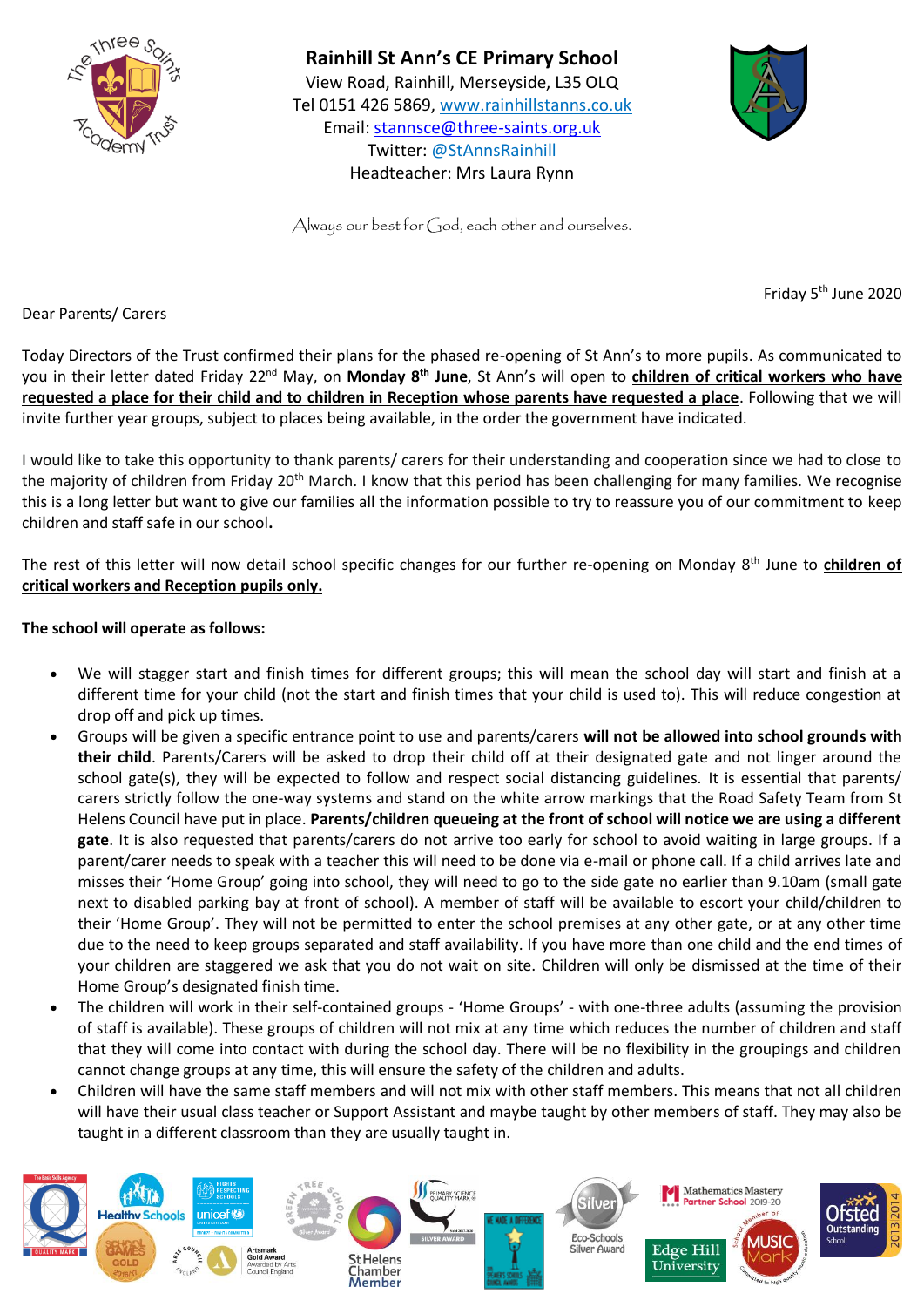



Always our best for God, each other and ourselves.

- Children will be spread around the school and each Home Group will have its own room and allocated times for breaks and lunchtimes.
- Children will eat lunch in the classroom that they are being taught in: this is to prevent children crossing in the corridor areas. They will be allowed to go to an allocated toilet one at a time.

| <b>HOME GROUP</b> | <b>HOME GROUP</b><br><b>LEADERS</b> | <b>HOME GROUP</b><br><b>ROOM</b> | <b>START TIME</b> | <b>FINISH TIME</b> | <b>ENTRANCE &amp; EXIT</b><br><b>THAT MUST BE</b><br><b>USED</b> |
|-------------------|-------------------------------------|----------------------------------|-------------------|--------------------|------------------------------------------------------------------|
| EYT               | Miss Thomson<br>Mrs Rimmer          | 6W                               | 8.30am            | 2.55pm             | Front gate                                                       |
| EYA               | Miss Ashcroft<br>Mrs Barrow         | 2H                               | 8.30am            | 2.55pm             | Back gate                                                        |
| 1H                | Miss Hull<br>Mrs Terry              | Y1                               | 8.40am            | 3.05pm             | Front gate                                                       |
| $1/2$ H           | Mr Harrison<br>Mrs Stephenson       | 2B                               | 8.40am            | 3.05pm             | Back gate                                                        |
| 2B                | Miss Buckley<br>Mrs Twist           | 4P                               | 8.50am            | 3.15pm             | Front gate                                                       |
| 3R                | Mrs Robinson<br><b>Mrs Allock</b>   | <b>EYFS</b>                      | 9.00am            | 3.25pm             | Back gate                                                        |
| 3/4F              | Miss Foster<br>Mrs Kavanagh         | 4F                               | 9.10am            | 3.40pm             | Front gate                                                       |
| 5/6E              | Mr Evans<br>Mrs Crawford            | 3G                               | 9.10am            | 3.40pm             | Back gate                                                        |
| 6P                | Mr Phillips<br>Mrs Hancock          | Studio                           | 9am               | 3.30pm             | Front gate                                                       |

- We will seat the children as far away as we can from each other and remind children at all times that they have to socially distance from each other. This is, however, difficult with small children and there will be times that children naturally gravitate towards each other. The current guidance states, "Desks should be spaced as far apart as possible". We will try our best with the space within the classrooms that we have.
- **Again, we would like to emphasise that we cannot guarantee that young children will not gravitate towards each other as they naturally do, but we will constantly remind them to keep socially distant.**

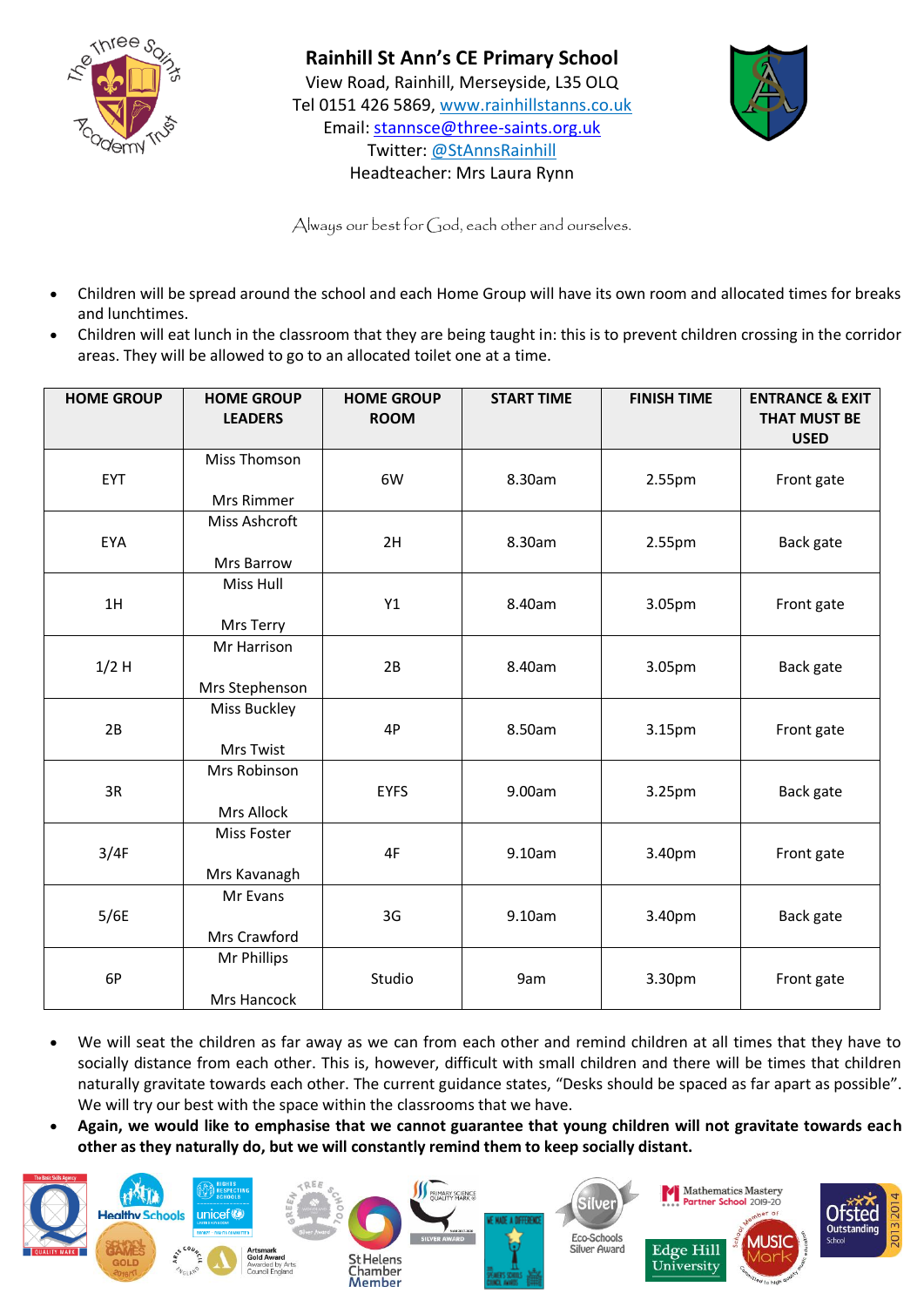



Always our best for  $\bigcirc$  od, each other and ourselves.

- We will not be allowing visitors into school unless they are absolutely necessary and they will be kept away from the children. All other meetings can be conducted virtually.
- Surfaces within the classroom will be cleaned throughout the day.
- Fresh clean clothing needs to be worn each day as the virus can be transmitted via fabric. We are aware that many families will not have sufficient uniform for this and so we have agreed to relax our uniform rules so that children can attend wearing either summer or winter uniform, PE kit, own clothing or a mixture of both.
- Children will be encouraged to wash their hands throughout the day and will have access to hand sanitising gel.
- All unnecessary furniture has been removed from the classrooms, alongside soft furnishings and toys: this is because they are difficult to clean as stated in the Government guidance.
- Children will not be allowed to bring in their school bags or any items from home, with the exception of a coat and sun hat. As children are not allowed to bring in a water bottle from home, they will be provided with disposable cups of water.
- School will carry on delivering and providing emergency First Aid for the children as we do now, but it will be necessary for staff members to wear PPE while completing First Aid to protect the children and themselves. This also applies to any personal hygiene care if any child requires this.
- Any child showing symptoms of the virus should not attend school, and should remain at home, as should any siblings. Parents should immediately arrange for their child to be tested.
- If a child is unwell and is showing any symptoms of the virus whilst in school they will be immediately isolated away from the other children and taken to an allocated room, (this room has been cleared for this purpose) and a phone call home will be made asking you to immediately collect your child. The child will then wait in isolation for their parent to collect them; we would ask for you to collect your child promptly. An adult will stay with them and will wear PPE to reduce the risk of the virus spreading to the adult.
- All children who are attending an education or childcare setting have access to a test if they display any symptoms of coronavirus, and should get tested in this scenario. Where the child tests negative, they can return to school. Where the child tests positive, the rest of their Home Group will be sent home and advised to self-isolate for 14 days. Parents/Carers should inform school if a member of their household tests positive, or displays symptoms of Covid 19.
- We will try to encourage the children to use good respiratory hygiene by promoting the 'Catch it, Bin it, Kill it' approach.
- We will not be sending any reading books or homework home and children should NOT bring their school bag into school.
- Children must continue to follow school rules, but in addition must follow staff instructions in relation to social distancing and hygiene measures. If a child deliberately decides not to follow instructions of any staff member and puts others at risk, a separate risk assessment will be conducted on the child, which will determine if the school can support their needs on site.
- For children with SEND an individual risk assessment will be carried out for them before they return with their group.
- We would request that parents and families adhere to all of the government's guidelines regarding social distancing, this will reduce the risk coming into school, this includes only one parents/ carer bringing their child to school each day.
- It is recommended where children can walk to and from school on their own, they should. Parents/ carers should make school aware if they would like their child to walk home from school. If your child had permission to walk home before the school closure this permission is still valid and children will continue to walk home from school. School

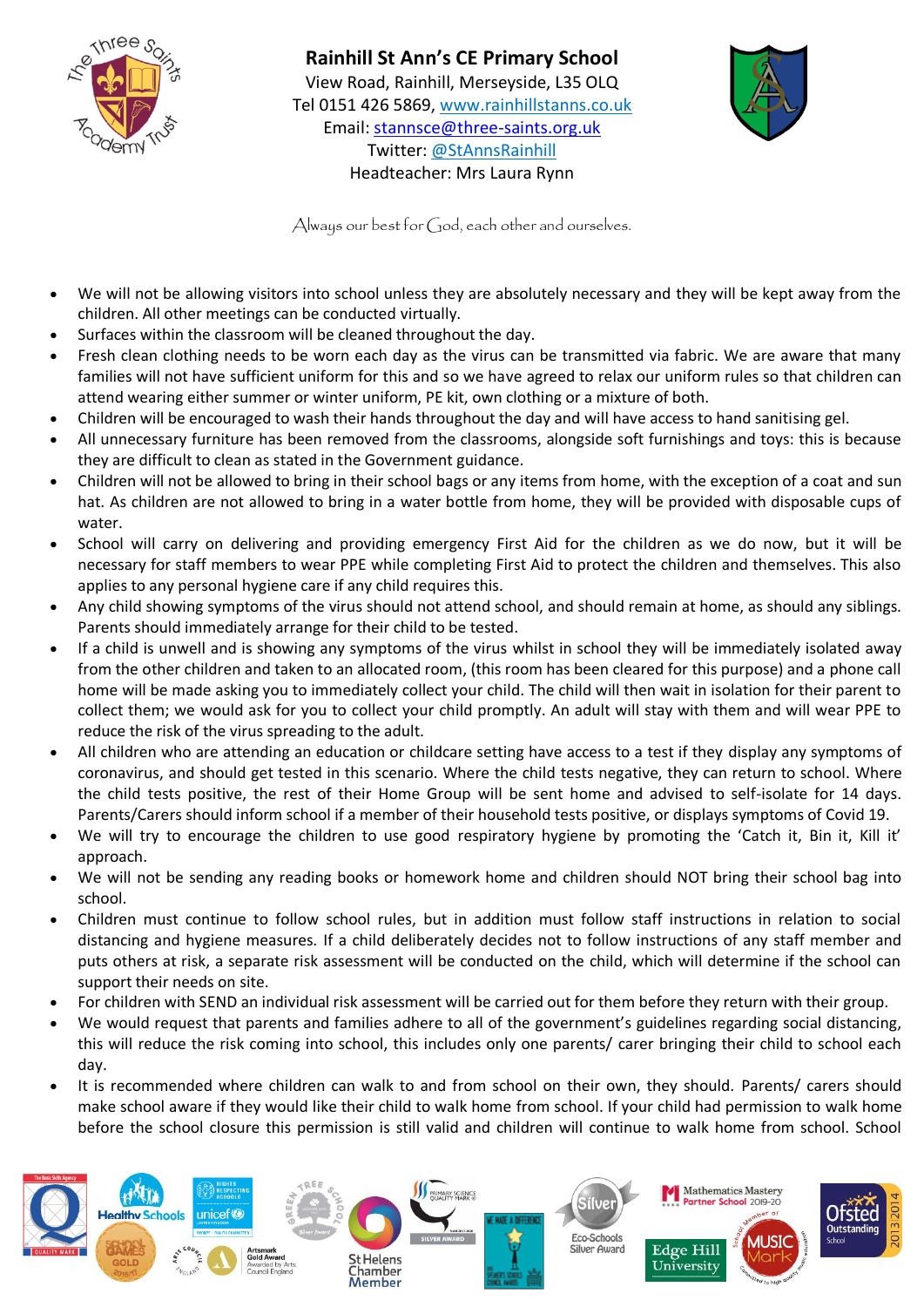



Always our best for  $\bigcirc$  od, each other and ourselves.

must be notified of any new arrangements for children walking home. Parents/ carers can do this by emailing into the school office, stating their child's name, Home Learning Group and days that they would like their child to walk home.

- Children are only permitted to bring a mobile phone to school if they are walking to and from school unsupervised. They will keep their mobile phone on their person during the school day. School will not accept liability for loss or damage to the mobile phone. The same rules apply about not using mobile phones during the school day.
- We will continue to evaluate our risk assessment and it may be appropriate to shut parts of the school depending upon different circumstances - this may relate to the number of cases, staff absences, staff shortages and any other factors that may make it unsafe or unmanageable for all parts of the school to remain open. In some cases, it may be necessary to shut the school entirely.
- Attendance will no longer be flexible as it has been since the closure in March e.g. attend some days and not others, or arrive and leave at varying times each day. This is so that school can fulfil its safeguarding and attendance duties, comply with the government's protective measures about movement around and to and from the building, due to limited staffing capacity and because of the demand on schools to offer education rather than childcare moving forward.
- Before the children start, parents/ carers are expected to read and agree to the addendum to our Home School Agreement for parents. This will be sent to you in the form of a survey.
- Our children also have an addendum to their section of our Home School Agreement. This will be discussed with your child on their first day back in school and can be found on our school website.
- School has an addendum to our Relationships and Behaviour Policy which supports the wider opening of school. This should be read by parents/ carers and can be found on our school website.

## **Differences to the curriculum and the school day**

- Start times and finish times will vary from the normal school day.
- There will be no school assemblies.
- The day will be integrated with timetabled breaks for children to access outdoors play/learning.
- Our initial focus when children return is keeping safe, routines and hygiene, alongside their mental health and wellbeing.
- As children get used to their setting and new routines, they will start to access more structured learning with a strong focus on Mathematics and English.
- The children will work in one/ two books throughout the day or use worksheets. Whilst teachers will not be allowed to take books in for marking, they will give children verbal feedback about their work.
- Children will sit at their own desk and have their own resources.
- School dinners will start at different times through the school day to reduce the risk of unnecessary contact as far as practically possible. If you send your child in with a packed lunch, it must be entirely disposable. Children are not allowed to bring lunch boxes/ containers into school. If your child is entitled to Free School Meals/Universal Free School Meals, they will still receive this. School meals will be in the form of a cold packed lunch.
- Toast and fruit/veg will not be available at snack time. If you would like your child to have a snack during morning playtime this must be provided from home. It should be entirely disposable. Children must not bring snacks in containers. Snacks should continue to be healthy. If children are bringing a packed lunch from home, their snack should be placed in with their lunch.